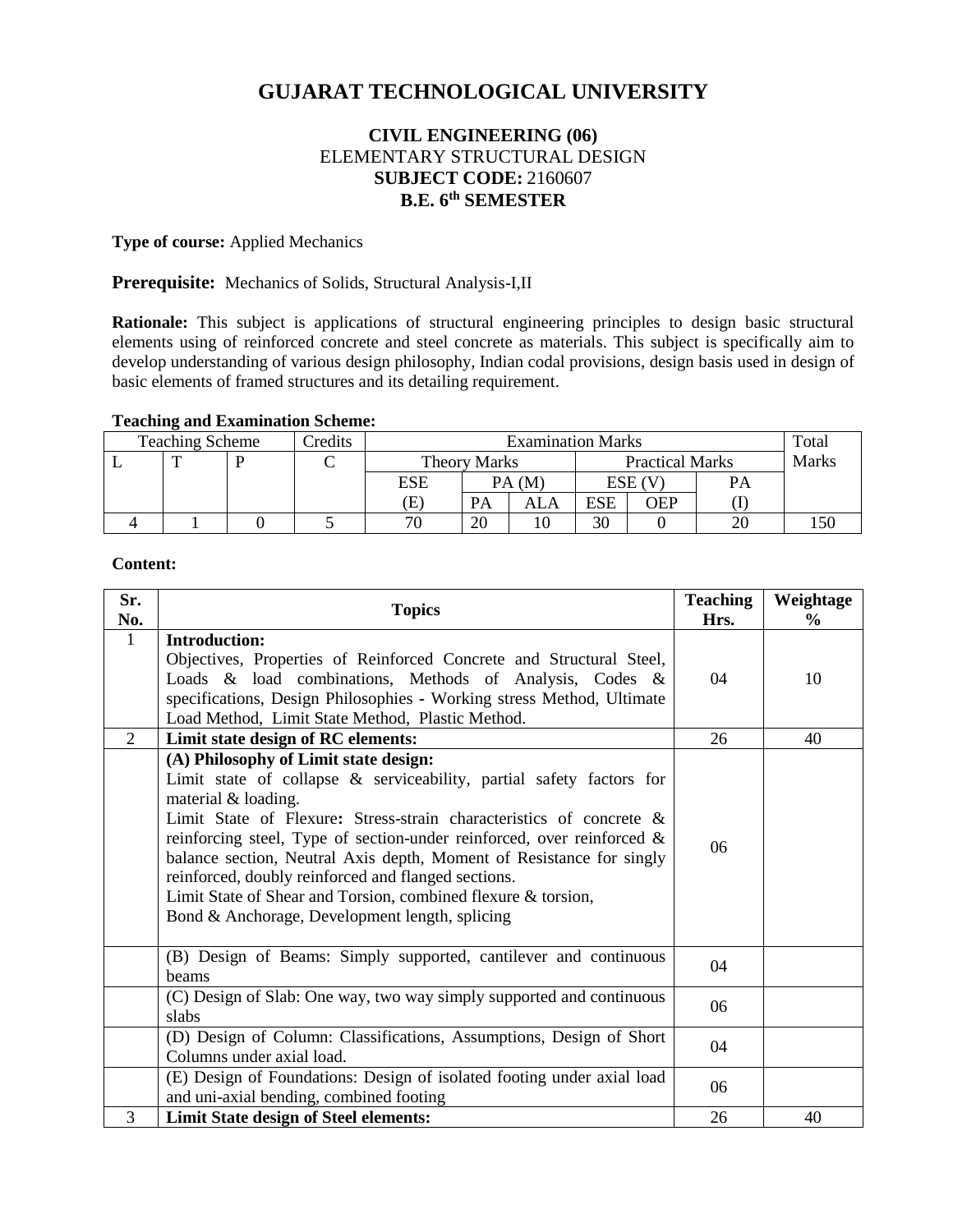| (A) Philosophy of Limit state design:<br>Limit state of collapse $\&$ serviceability, partial safety factor for material<br>and loading, Type & behavior of sections $-$ Plastic, compact, semi-<br>compact, slender.                                                                                                                                                           | 02 |  |
|---------------------------------------------------------------------------------------------------------------------------------------------------------------------------------------------------------------------------------------------------------------------------------------------------------------------------------------------------------------------------------|----|--|
| (B) Connections: Bolted connections – bearing type, behavior of bolted<br>joints, Design strength of ordinary & HSFG bolts. Welded connections-<br>Fillet and Butt weld, design of simple connections such as lap and butt<br>joints, truss joint connections.                                                                                                                  | 06 |  |
| (C) Axial force design:<br>Tension member: types of tension member, behavior, modes of failure,<br>Design of tension member, splices, lug angle.<br>Compression member: Behaviour, classification of sections, possible<br>modes of failure, elastic buckling of slender member, design of<br>compression member having single $\&$ built-up section, lacing $\&$<br>battening, | 08 |  |
| (D) Design for Beams and Beam-Columns:<br>Type of sections, classification, Lateral stability, Design strength of<br>laterally restrained and unrestrained beams, shear strength, deflection,<br>web buckling & crippling, Design of simply supported beam.<br>Combined axial and flexural design of member (Beam-Column)                                                       | 06 |  |
| $(E)$ Footing:<br>slab based, gusseted base foundation                                                                                                                                                                                                                                                                                                                          | 04 |  |

# **Suggested Specification table with Marks (Theory):**

| <b>Distribution of Theory Marks</b> |         |         |         |         |       |  |  |  |
|-------------------------------------|---------|---------|---------|---------|-------|--|--|--|
| R Level                             | J Level | A Level | N Level | E Level | Level |  |  |  |
| 05                                  | כו      | 30      | 25      | 05      | 20    |  |  |  |

**Legends: R: Remembrance; U: Understanding; A: Application, N: Analyze and E: Evaluate C: Create and above Levels (Revised Bloom's Taxonomy)**

Note: This specification table shall be treated as a general guideline for students and teachers. The actual distribution of marks in the question paper may vary slightly from above table.

#### **Reference Books:**

#### **Reference Books (RC Design)**

1. Shah & Karve; Limit State Theory & Design of Reinforced Concrete; Structure Pub., Pune

- 2. Dr. H.J. Shah; Reinforced concrete Vol-I; Charotar Pub. Anand
- 3. A.K.Jain; Design of Concrete Structures, Nemchand Publication
- 3. IS: 456 Code of practice for plain and reinforced concrete
- 4. IS: 875 (Part I to  $\hat{V}$ ) Code of practice for structural safety of Buildings Loading standards
- 5. IS: 1893 Criteria for earthquake resistant design of structures
- 6. IS: 13920 -Code of Practice for ductile detailing of RC structure subjected to seismic force

#### **Reference Books (Steel Design)**

- 1. N.Subramanian; Steel Structures, Oxford Publication
- 2. Arya A.S. & Ajamani J.L.; Design of Steel Structures; Nemchand & Bros., Roorkee
- 3. Dayaratnam P.; Design of Steel Structures; Wheelor pub. co., Delhi
- 4. Ramamrutham S. & Narayanan R.; Design of Steel Structures; Dhanpatrai & Sons, Delhi